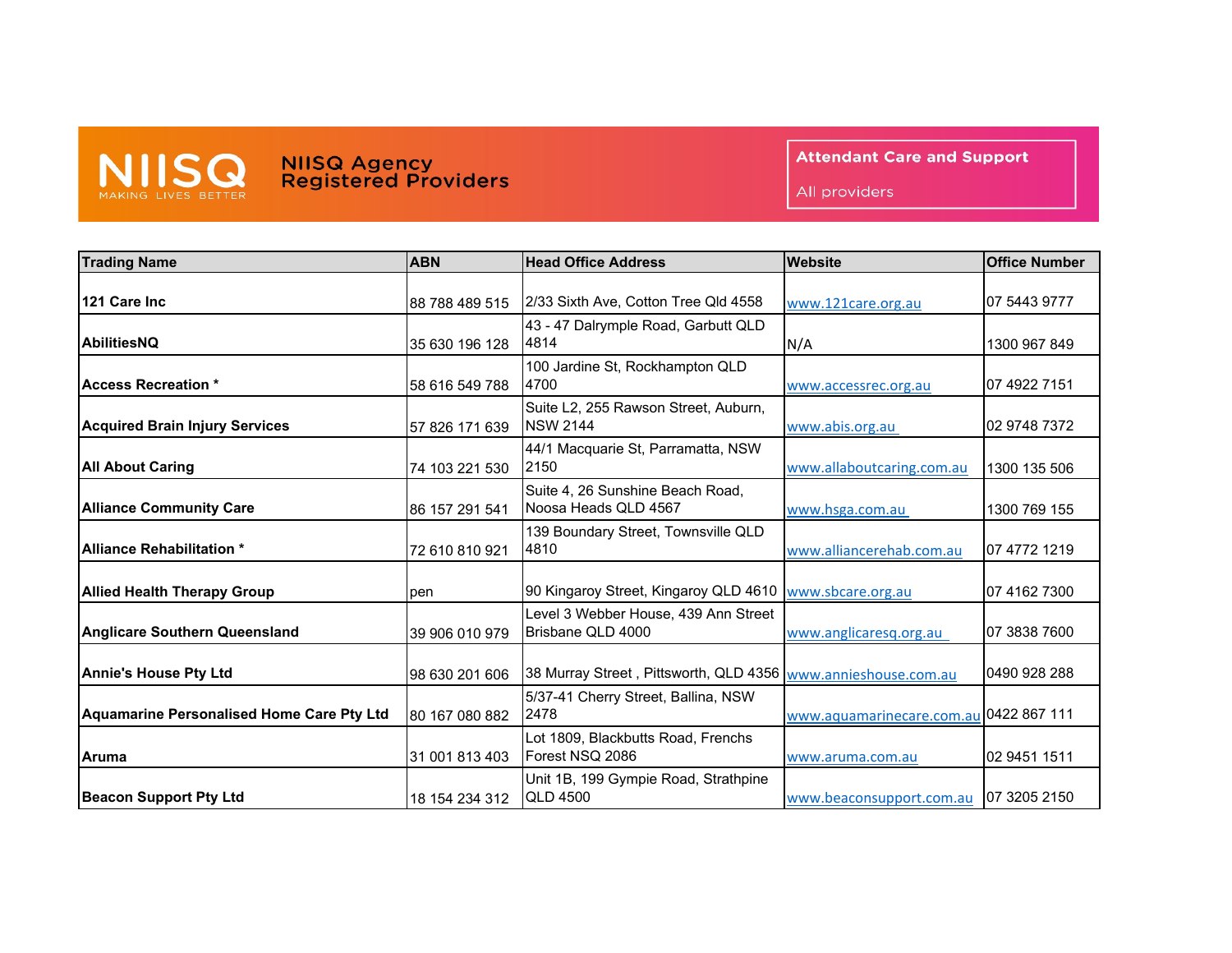|                                             |                | Level 5, 192 Ann Street, Brisbane Qld    |                                          |                 |
|---------------------------------------------|----------------|------------------------------------------|------------------------------------------|-----------------|
| <b>Blue Care *</b>                          | 96 010 643 909 | 4001                                     | www.bluecare.org.au                      | 1300 258 322    |
|                                             |                |                                          |                                          |                 |
| <b>Bowen Flexi Care Inc</b>                 | 52 938 278 074 | 44 Williams Street, Bowen QLD 4805       | www.bowenflexicare.org.au                | 07 4786 4755    |
|                                             |                |                                          |                                          |                 |
| <b>Bravo Disability Support Network Inc</b> | 62 947 760 546 | 7 Alma Street, Gympie QLD 4570           | www.bravo.org.au                         | 07 5482 5336    |
|                                             |                |                                          |                                          |                 |
| <b>Cald Care Services Pty Ltd</b>           | 36 618 741 129 | 86 Cook Street, Oxley QLD 4075           | www.caldcare.com.au                      | 07 3157 2991    |
|                                             |                | Suite 703, 6a Glen Street, Milsons Point |                                          |                 |
| Care 1                                      | 83 120 730 163 | <b>NSW 2061</b>                          | www.care1.com.au                         | 1300 422 731    |
| <b>ICarers Collective</b>                   | 94 630 011 918 | 65 Florabella Drive, Robina QLD 4226     | www.carerscollective.com                 | 0424 820 884    |
|                                             |                |                                          |                                          |                 |
| <b>Carers For You</b>                       | 95 386 212 075 | PO Box 6128, Cairns QLD 4870             | www.carersforyou.com.au                  | 07 4041 2448    |
|                                             |                |                                          |                                          |                 |
| <b>Carers Link</b>                          | 99 099 813 724 | 9 Thomas Street Wynnum, Qld 4178         | www.carerslink.com.au                    | 07 3901 1165    |
|                                             |                | 8/99 West Burleigh Road Burleigh         |                                          |                 |
| <b>Carestaff Nursing Services Pty Ltd</b>   | 65 088 624 604 | Heads QLD 4220                           | www.carestaffnursing.com.au 07 5576 6255 |                 |
|                                             |                | 53 Prospect Road, Gaythorne QLD          |                                          |                 |
| <b>Carinity</b>                             | 46 909 844 617 | 4051                                     | www.carinity.org.au                      | 07 3550 3747    |
|                                             |                |                                          |                                          |                 |
| Centacare CQ                                | 90 507 529 241 | 16 Bolsover St, Rockhampton Qld 4700     | www.centacarecq.com                      | 1300 523 985    |
| <b>Centacare FNQ</b>                        | 12 506 083 505 | 22-34 Aplin Street, Cairns, 4870, QLD    | www.centacarefnq.org                     | 07 4044 0130    |
|                                             |                | Level 9, 417 St Kilda Road, Melbourne,   |                                          |                 |
| <b>CLARO Aged &amp; Disability Services</b> | 67 151 293 033 | <b>VIC 3000</b>                          | N/A                                      | 03 9821 3701    |
|                                             |                | 1/5 Inglis Court, Svennson Heights QLD   |                                          |                 |
| <b>Community Access Care Pty Ltd</b>        | 60 627 532 156 | 4670                                     | www.communityaccesscare.cd0455 503 074   |                 |
|                                             |                | 48 Ashfield Road, Bunderberg QLD         |                                          | 1300 257 753 or |
| <b>Community Lifestyle Support Ltd</b>      | 11 514 282 731 | 4670                                     | www.cls.org.au                           | 07 4155 6240    |
|                                             |                |                                          |                                          |                 |
| <b>Community Living Association Inc.</b>    | 51 989 937 672 | 5 Nundah Street, Nundah QLD 4012         | www.communityliving.org.au               | 07 3266 5633    |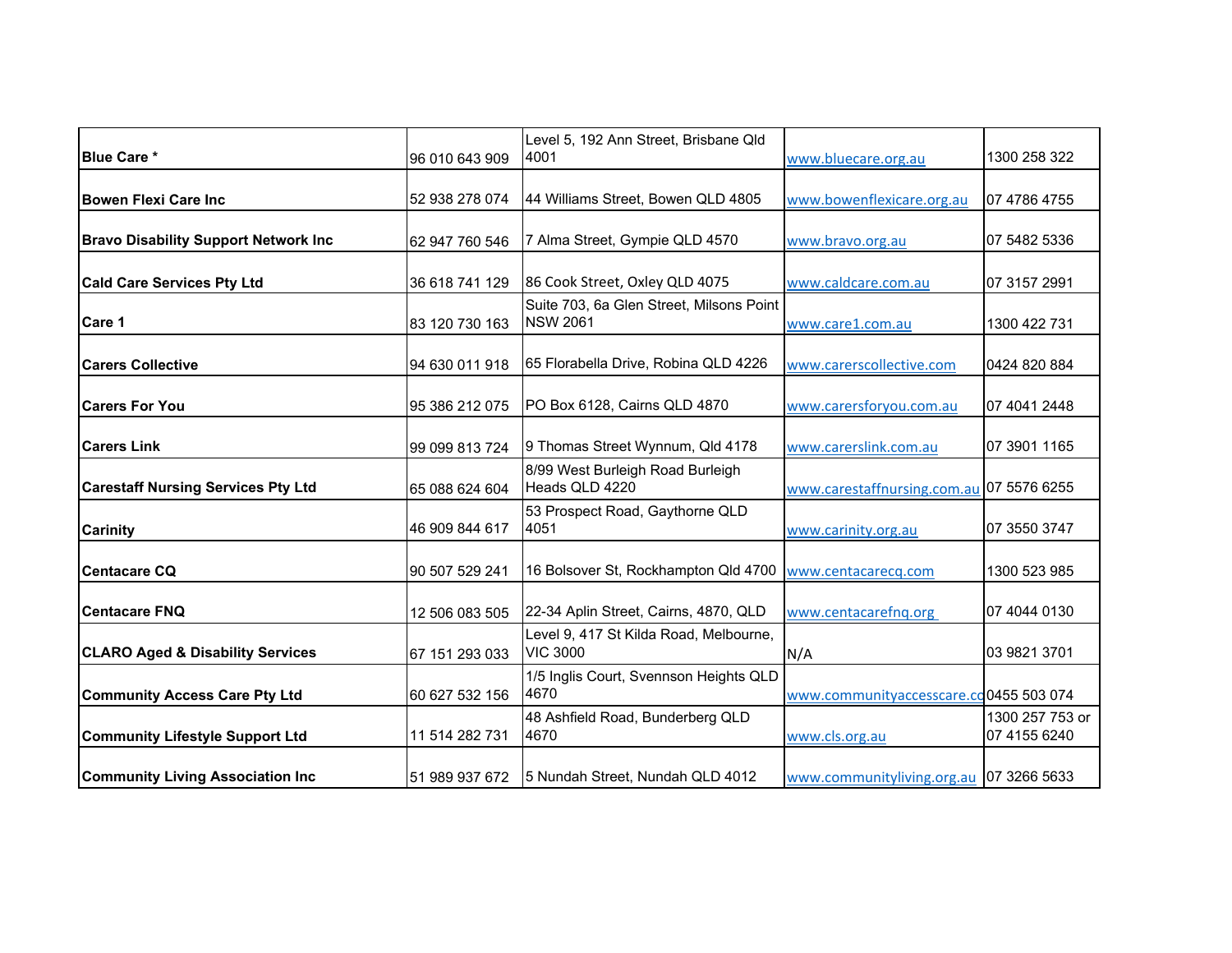| Cootharinga North Queensland                    | 92 009 656 679 | 20 Keane Street, Currajong, QLD 4812               | www.cootharinga.org.au     | 07 4759 2000 |
|-------------------------------------------------|----------------|----------------------------------------------------|----------------------------|--------------|
|                                                 |                | Level 2, 65 Sydney Street, Mackay QLD<br>4740      |                            | 07 4759 2000 |
| Cootharinga North Queensland                    | 92 009 656 679 |                                                    | www.cootharinga.org.au     |              |
|                                                 |                |                                                    |                            |              |
| <b>Cootharinga North Queensland</b>             | 92 009 656 679 | 22 Beverly Lane, Mount Isa QLD 4825                | www.cootharinga.org.au     | 07 4759 2000 |
|                                                 |                | Unit 2,200 Scott Street, Bungalow QLD<br>4870      |                            |              |
| Cootharinga North Queensland                    | 92 009 656 679 |                                                    | www.cootharinga.org.au     | 07 4759 2000 |
|                                                 |                | Level 2, 340 Adelaide Street, Brisbane<br>Qld 4000 |                            |              |
| CPL - Choice, Passion, Life                     | 27 009 942 269 |                                                    | www.cpl.org.au             | 1800 275 753 |
|                                                 |                | 1/20 Graystone Street, Tingalpa, Qld,              | www.directcareresources.co |              |
| <b>Direct Care Resources</b>                    | 71 388 125 501 | 4173                                               | m.au                       | 07 3343 5246 |
|                                                 |                | 606 Sherwood Road, Sherwood,                       |                            |              |
| <b>Drake Medox</b>                              | 42 004 939 771 | Queensland 4075                                    | www.drakemedox.com.au      | 1300 360 070 |
| <b>Executive Care Group incorporating Care</b>  |                | Level 5, 300 Ann Street Brisbane Qld               | www.careagencyservices.com |              |
| <b>Agency Services (CAS)</b>                    | 62 250 080 443 | 4000                                               | .au                        | 07 3733 1827 |
|                                                 |                |                                                    |                            |              |
| <b>Fairhaven Support Services Pine Mountain</b> | 71 090 416 318 | 89 Bayley Rd, Blacksoil, 4306                      | www.fhcc.com.au            | 1800 870 170 |
|                                                 |                |                                                    |                            |              |
| <b>Fairhaven Support Services Toowoomba</b>     | 65 102 422 462 | 1 Thomas St, Toowoomba, 4350                       | www.fhcc.com.au            | 1800 870 170 |
|                                                 |                |                                                    |                            |              |
| <b>Five Good Friends</b>                        | 87 605 031 249 |                                                    | www.fivegoodfriends.com.au | 1300 787 581 |
|                                                 |                | 6 Canning Street, North Ipswich, Qld               |                            |              |
| <b>Focal Community Services</b>                 | 67 343 639 607 | 4305                                               | www.focal.org.au           | 07 3812 2014 |
|                                                 |                | 337a Bracken Ridge Road, Bracken                   | www.focusedhealthcare.com  |              |
| <b>Focused Health Care</b>                      | 46 612 974 848 | Ridge, QLD 4017                                    | au                         | 1300 201 351 |
|                                                 |                | 4/661 Ruthven Street, South                        |                            |              |
| <b>Focused on Care</b>                          | 31 629 335 539 | Toowoomba Qld 4350                                 | www.focusedoncare.com.au   | 1300 144 422 |
|                                                 |                |                                                    |                            |              |
| <b>Gladstone Linking Agency</b>                 | 49 376 131 348 | 13 Herbert Street, Gladstone QLD 4680              | www.gcla.com.au            | 07 4972 8855 |
|                                                 |                | 36 Browning Street, South Brisbane                 |                            |              |
| <b>GOC Care *</b>                               | 72 638 662 058 | <b>QLD 4101</b>                                    | www.goccare.com.au         | 07 3249 1010 |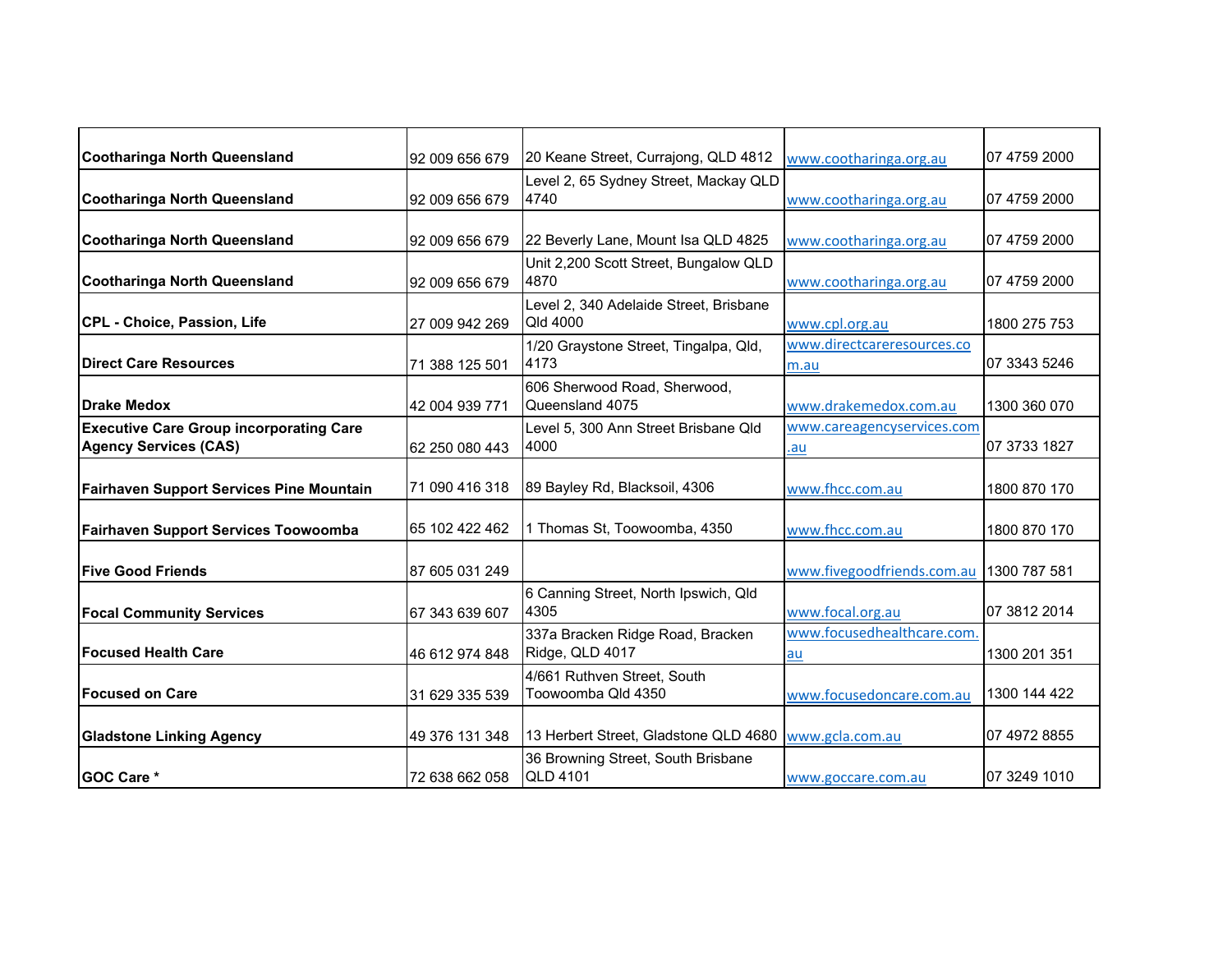|                                                                 |                | 24/1 Colin Close, Currumbin Valley,                  |                               |                                 |
|-----------------------------------------------------------------|----------------|------------------------------------------------------|-------------------------------|---------------------------------|
| <b>Gold Coast Community Lifestyles</b>                          | 41 675 485 810 | <b>QLD 4223</b>                                      | www.gccl.org.au               | 07 5593 9069                    |
|                                                                 |                |                                                      | www.healthcareaustralia.com   |                                 |
|                                                                 |                | Level 1, 100 Ipswich Road,<br>Woolloongabba QLD 4102 |                               |                                 |
| <b>Health Care Australia</b>                                    | 95 108 180 589 |                                                      | .au                           | 1300 422 247                    |
|                                                                 |                | 6 Mountview Court, Highfields QLD                    |                               |                                 |
| <b>Health N Home Pty Ltd</b>                                    | 23 140 988 549 | 4352                                                 | www.healthnhome.com.au        | 0408 993 259                    |
|                                                                 |                |                                                      |                               |                                 |
| <b>Heart 2 Heart Disability Services</b>                        | 74 553 137 240 |                                                      | www.heart2heart.com.au        | 07 4179 0111                    |
|                                                                 |                | Level 3 81 Flinders Street Adelaide                  |                               |                                 |
| <b>HenderCare</b>                                               | 19 087 520 254 | 5000                                                 | www.hendercare.com.au         | 1300 764 433                    |
|                                                                 |                | Unit 3/7 Dover Drive, Burleigh Heads                 | www.holisticnursingsolutions. |                                 |
| <b>Holistic Nursing Solutions (HNS)</b>                         | 37 605 658 893 | <b>QLD 4217</b>                                      | com.au                        | 07 5677 0153                    |
|                                                                 |                | 5/9 Bulcock Street, Caloundra QLD                    | www.homecareassistancesun     |                                 |
| Home Care Assistance Sunshine Coast                             | 95 613 467 084 | 4551                                                 | shinecoast.com.au             | 07 5491 6888                    |
|                                                                 |                | 2/3 Mountbatten Avenue, Main Beach                   | www.homecareaustralia.com.    |                                 |
| Home Care Australia                                             | 12 151 267 319 | <b>QLD 4217</b>                                      | au                            | 1300 769 620                    |
|                                                                 |                | 1/3 Woomba Place, Mooloolaba QLD                     | www.homecaringsunshinecoa     |                                 |
| <b>Home Caring Sunshine Coast</b>                               | 21 633 201 911 | 4557                                                 | st.com.au                     | 07 5479 3073                    |
|                                                                 |                | 48 Wharf Street, Kangaroo Point QLD                  |                               |                                 |
| Home Insead East & South Brisbane*                              | 67 832 075 132 | 4169                                                 | www.homeinstead.com.au        | 07 3277 3077                    |
| Home Instead Senior Care Maroochydore &                         |                | 4/66 Duporth Avenue, Maroochydore                    |                               |                                 |
| <b>Noosa</b>                                                    | 67 611 951 896 | <b>QLD 4558</b>                                      | www.homeinstead.com.au        | 07 5443 3562                    |
|                                                                 |                | 23 Victoria Park, Parramatta Park QLD                |                               |                                 |
| <b>Independent Living Support Association</b>                   | 89 010 918 036 | 4870                                                 | www.ilsa.org.au               | 07 4041 6507                    |
|                                                                 |                |                                                      |                               |                                 |
|                                                                 | 41 611 687 293 | 94 St George's Terrace, St George QLD<br>4487        |                               | 07 4625 1742 or<br>0448 203 154 |
| Indigicare Connect                                              |                |                                                      | www.indigicare.com            |                                 |
|                                                                 |                | 86A Logan Reserve Road, Waterford                    |                               |                                 |
| Individualised Lifestyle Support Services (ILS S887 632 737 332 |                | West Qld                                             | www.ilsupport.com.au          | 1300 457 728                    |
|                                                                 |                | Level 5/269 Wickham Street, Fortitude                |                               |                                 |
| IInteract Australia                                             | 47 072 232 083 | Valley, QLD 4006                                     | www.interact.com.au           | 1300 388 873                    |
| <b>Islamic Women's Association of Australia Inc.</b>            |                | 11 Watland Street, Springwood QLD                    |                               |                                 |
| (IWAA)                                                          | 31 975 275 993 | 4119                                                 | www.iwaa.org.au               | 07 3208 6933                    |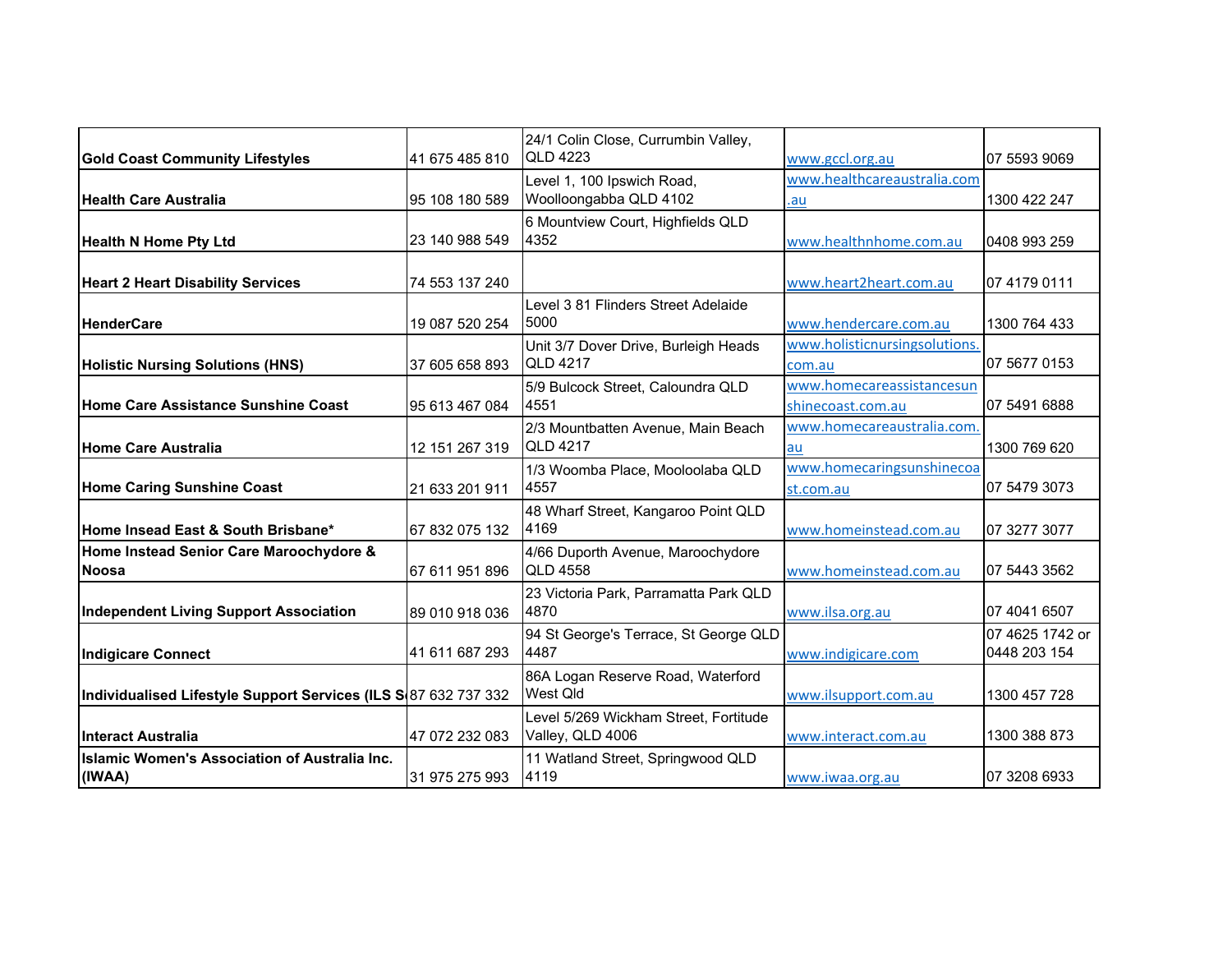|                                        |                | 1425 Anzac Avenue, Kallangur QLD       | www.justbettercare.com/bris               |               |
|----------------------------------------|----------------|----------------------------------------|-------------------------------------------|---------------|
| <b>Just Better Care Brisbane North</b> | 23 606 958 454 | 4503                                   | bane-north-outer/home                     | 07 3056 0777  |
|                                        |                | Unit 4/3368 Pacific Highway,           | www.justbettercare.com/bris               |               |
| Uust Better Care Brisbane South/East   | 35 616 225 248 | Springwood QLD 4127                    | bane-south-east-                          | 07 3272 9555  |
|                                        |                | Shop 104 Raintrees Shopping Centre,    | www.justbettercare.com/cair               |               |
| <b>Just Better Care Cairns</b>         | 67 622 696 557 | Manunda QLD 4870                       | ns/home                                   | 07 4408 8058  |
|                                        |                | Unit 1, 220 Varsity Parade, Varsity    | www.justbettercare.com/gol                |               |
| <b>Just Better Care Gold Coast</b>     | 78 214 410 598 | Lakes, QLD 4227                        | d-coast/home                              | 07 5577 3600  |
|                                        |                | 2/2 Coora Crescent Currimundi QLD      | www.justbettercare.com/sun                |               |
| <b>Just Better Care Sunshine Coast</b> | 50 161 454 860 | 4551                                   | shine-coast/home                          | 07 5353 5111  |
|                                        |                |                                        | www.justbettercare.com/tow                |               |
| <b>Uust Better Care Townsville</b>     | 67 622 696 557 | 178B Hugh Street, Currajong QLD 4812   | nsville/home                              | 07 4795 7337  |
|                                        |                |                                        | www.libertycommunity.org.a                |               |
| <b>Liberty Community Connect Inc</b>   | 34 180 958 508 | 31 Martin Street Nerang QLD 4211       | u                                         | 07 5578 1668  |
|                                        |                | 129-131 Byng Street, Orange NSW        |                                           |               |
| <b>LiveBetter</b>                      | 13 160 259 512 | 2800                                   | www.livebetter.org.au                     | 1800 580 580  |
|                                        |                |                                        |                                           |               |
| <b>Mackay Lifestyle Choice</b>         | 12 355 043 421 | 3 Preston Street, Slade Point QLD 4740 | www.mackaylifestylechoices.c 0401 492 375 |               |
|                                        |                |                                        |                                           |               |
| <b>MADEC LTD</b>                       | 89 104 409 127 | 15 Peel Street, Mackay QLD 4740        | www.madec.org.au                          | 07 4951 1233  |
|                                        |                | Level 17, 241 Adelaide Street Brisbane |                                           |               |
| <b>McArthur</b>                        | 51 078 078 341 | <b>QLD 4000</b>                        | www.mcarthur.com.au                       | 07 3211 9700  |
|                                        |                |                                        | www.mercycommunity.org.a                  |               |
| <b>Mercy Community</b>                 | 51 166 477 318 | 131 Queens Road, Nudgee QLD 4014       | u                                         | 07 3866 4160  |
|                                        |                |                                        |                                           |               |
| <b>Mobile Attendant Care Service</b>   | 33 056 258 032 | 77 Leckie Road Kedron QLD 4031         | www.macsinc.org.au                        | 07 3857 0333  |
|                                        |                | 35 Wharf Street, Tweed Heads NSW       |                                           |               |
| <b>Momentum Collective</b>             | 54 213 576 984 | 2485                                   | www.mymomentum.org.au                     | 1300 900 0191 |
|                                        |                | 93 Albatross Ave., Mermaid Beach,      |                                           |               |
| <b>More than Support</b>               | 79 633 021 520 | QLD, 4217                              | www.morethansupport.com.a 1300 896 820    |               |
|                                        |                | Level 2B, 19 Lang Parade, Milton QLD   |                                           |               |
| MS Queensland, Spark Neurocare         | 56 731 473 412 | 4064                                   | www.msqld.org.au                          | 1800 177 591  |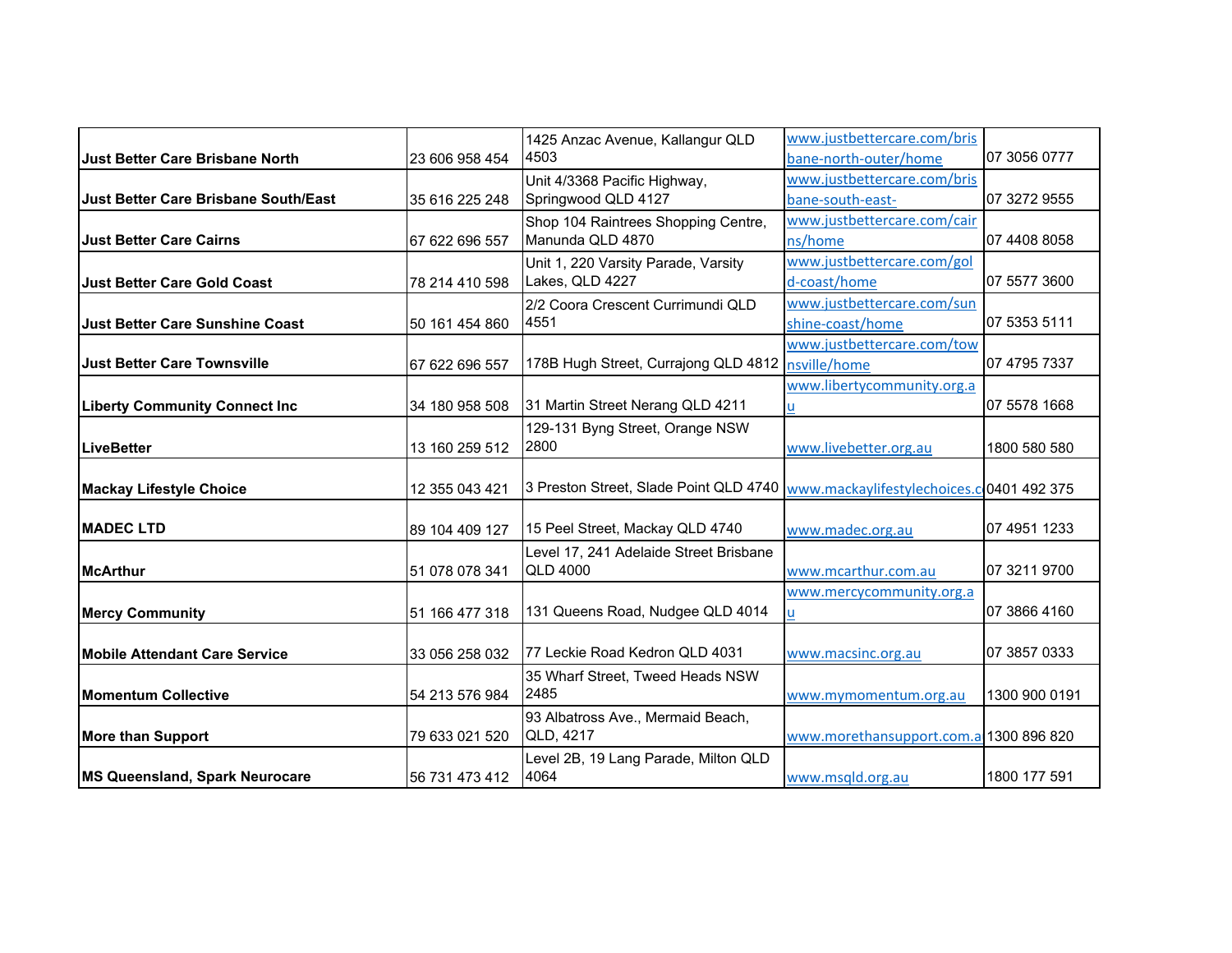|                                       |                | 38 Blackwood Road Logan Central QLD                       |                                                                        |               |
|---------------------------------------|----------------|-----------------------------------------------------------|------------------------------------------------------------------------|---------------|
| Multilink Community Services Inc.     | 21 728 003 819 | 4114                                                      | www.multilink.org.au                                                   | 07 3808 4463  |
| <b>Myassista</b>                      | 39 618 901 901 | 68 Mieka Cresent, Pimpama QLD 4209                        | www.myassista.com.au                                                   | 0424 132 000  |
| <b>Nextt</b>                          | 75 496 535 265 | 1 Miles Platting Road, Eight Miles<br>Plainns QLD 4113    | www.nextt.com.au                                                       | 1300 369 568  |
| <b>Nextt</b>                          | 76 496 535 265 | 25 Cambridge Parade, Manly QLD 4179                       | www.nextt.com.au                                                       | 1300 369 568  |
| <b>Nexus Cap Pty Ltd</b>              | 97 646 225 998 | 80 Fairfield Road, Fairfield QLD 4103                     | www.nexuscap.com.au                                                    | 07 3342 7790  |
| <b>North Burnett Care</b>             | 15 447 329 196 | 90 Kingaroy Street, Kingaroy QLD 4610                     | www.sbcare.org.au                                                      | 07 4162 7300  |
| <b>Northcott</b>                      | 87 302 064 152 | 5/26-54 River St, Ballina NSW 2478                        | www.northcott.com.au                                                   | 1800 818 286  |
| <b>One Dream Community</b>            | 88 625 363 091 | 162 Nerang Street, Southport QLD                          | www.onedream.org.au                                                    | 1800 841 7777 |
| <b>OneLife NQ</b>                     | 99 056 476 321 | 12 Grendon Street, North Mackay QLD<br>4740               | www.mdsia.org.au                                                       | 07 4957 2180  |
| <b>Open Minds Australia Ltd</b>       | 19 009 687 030 | 66 Annerley Road, Woolloongabba,<br><b>QLD 4102</b>       | www.openminds.org.au                                                   | 1300 673 664  |
| <b>Pharaoh Care</b>                   | 68 278 314 430 | 118 Hoare Street, Manunda QLD 4870                        | www.pharaohcare.com.au                                                 | 07 4031 1771  |
| <b>Possability</b>                    | 23 638 046 616 | 175 Collins Street, Hobart TAS 7000                       | www.possibility.com.au                                                 | 1300 067 067  |
| <b>Programmed Care</b>                | 17 007 141 531 | Level 1, 333 Collins St Melbourne VIC<br>3000             | www.programmed.com.au/ca<br>re                                         | 13 10 95      |
| Queensland Pan Management Services    | 15 447 329 196 | 90 Kingaroy Street, Kingaroy QLD 4610                     | www.sbcare.org.au                                                      | 07 4162 7300  |
| <b>Real Community Services</b>        | 74 117 218 416 | Unit 1, 8-14 Saint Jude Court, Browns<br>Plains, QLD 4118 | www.realcommunityservices.<br>com.au                                   | 1800 880 826  |
| <b>Right at Home Brisbane Bayside</b> | 45 624 598 349 | 5/457 Esplanade, Manly 4179 QLD                           | www.rightathome.com.au/fra<br>nchisees/home-care-brisbane-07 3188 9507 |               |
| <b>Right at Home Brisbane South</b>   | 80 626 667 678 | Oxley House 1B 20 Hockings Street,<br>West End QLD 4101   | www.rightathome.com.au/fra<br>nchisees/home-care-brisbane-07 3193 7379 |               |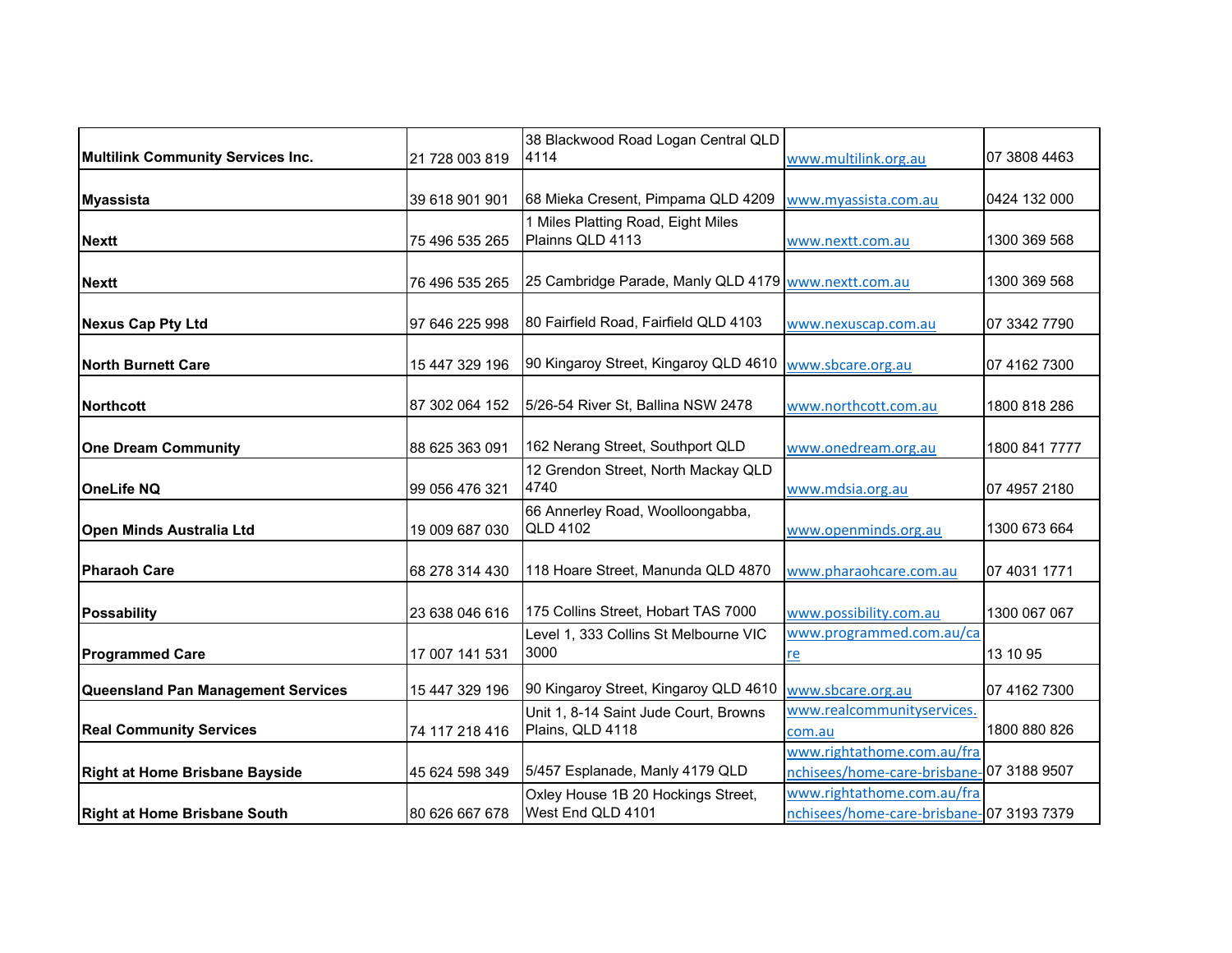|                                                       |                | 48 Archer Street, Rockhampton QLD                             | www.rightathome.com.au/fra                |              |
|-------------------------------------------------------|----------------|---------------------------------------------------------------|-------------------------------------------|--------------|
| <b>Right at Home Central Queensland*</b>              | 73 619 963 218 | 4700                                                          | nchisees/home-care-central-               | 07 4807 6454 |
|                                                       |                | Suite 3, 477 Ruthven Street,                                  |                                           |              |
| <b>Right at Home Darling Downs *</b>                  | 30 616 505 054 | Toowoomba QLD 4350                                            | www.rightathome.com.au                    | 07 4592 8204 |
|                                                       |                |                                                               | www.rightathome.com.au/fra                |              |
| <b>Right at Home Far North Queensland*</b>            | 16 624 354 712 | 3/26 Florence Street, Cairns QLD 4870                         | nchisees/home-care-far-north-07 4220 9883 |              |
|                                                       |                |                                                               |                                           |              |
| <b>Right at Home Gold Coast &amp; Northern Rivers</b> | 81 623 286 662 | 6/17 Karp Court Bundall QLD 4217                              | www.rightathome.com.au                    | 07 5655 0519 |
|                                                       |                | 8/20 Innovation Parkway, Birtinya QLD                         | www.rightathome.com.au/fra                |              |
| <b>Right at Home Sunshine Coast</b>                   | 22 614 220 370 | 4575                                                          | nchisees/home-care-sunshine-07 5301 9340  |              |
|                                                       |                |                                                               |                                           |              |
| <b>Rocky Bay Limited</b>                              | 66 028 387 386 | 60 McCabe St, Mosman Park WA 6012                             | www.rockybay.org.au                       | 08 6282 1900 |
|                                                       |                | Unit 4b/21 Mayes Avenue, Logan                                |                                           |              |
| <b>Rural Lifestyle Options Australia</b>              | 55 956 904 691 | Central QLD 4114                                              | www.rloa.org.au                           | 1300 032 175 |
|                                                       |                | 4A / 59 Brisbane Road, Redbank QLD                            |                                           |              |
| <b>SAGABOL Disability Services (SDS)</b>              | 54 813 426 788 | 4301                                                          | www.sagabol.com.au                        | 07 3447 0486 |
|                                                       |                |                                                               |                                           |              |
| <b>Selectability LTD</b>                              | 27 174 635 449 | 66-68 Charles St, Aitkenvale QLD 4814                         | www.selectability.com.au                  | 1800 133 123 |
|                                                       |                |                                                               |                                           |              |
| <b>South Burnett Care</b>                             | 15 447 329 196 | 90 Kingaroy Street, Kingaroy QLD 4610                         | www.sbcare.org.au                         | 07 4162 7300 |
|                                                       |                |                                                               |                                           |              |
| <b>South Burnett CTC Inc.</b>                         | 85 399 349 965 | 6 Cornish Street, Kingroy QLD 4610                            | www.sbctc.com.au                          | 07 4162 9000 |
|                                                       |                | Level 1, 50 O'Connel Street, Parramatta<br><b>NSW 2150</b>    |                                           |              |
| <b>Southern Cross Community Healthcare</b>            | 25 002 998 503 |                                                               | www.scch.com.au                           | 1800 989 000 |
|                                                       |                | Shop 12b, 9 Maryborough Street,<br>Bundaberg Central QLD 4670 |                                           | 1300 727 701 |
| <b>Southern Cross Support Services</b>                | 77 151 293 515 |                                                               | www.scss.org.au                           |              |
| Spinal Life Australia                                 | 39 293 063 049 | 109 Logan Road, Woolloongabba QLD<br>4102                     | www.spinal.com.au                         | 1300 774 625 |
|                                                       |                |                                                               |                                           |              |
|                                                       | 15 099 462 638 | 60 Harcourt Street, New Farm QLD<br>4005                      | www.staffingoptions.com.au                | 07 3254 1000 |
| <b>Staffing Options</b>                               |                |                                                               |                                           |              |
| <b>Sunshine Coast Independent Living Services</b>     | 77 040 371 974 | 9 Daniel Street, Nambour QLD 4560                             | www.scils.com.au                          | 07 5441 7278 |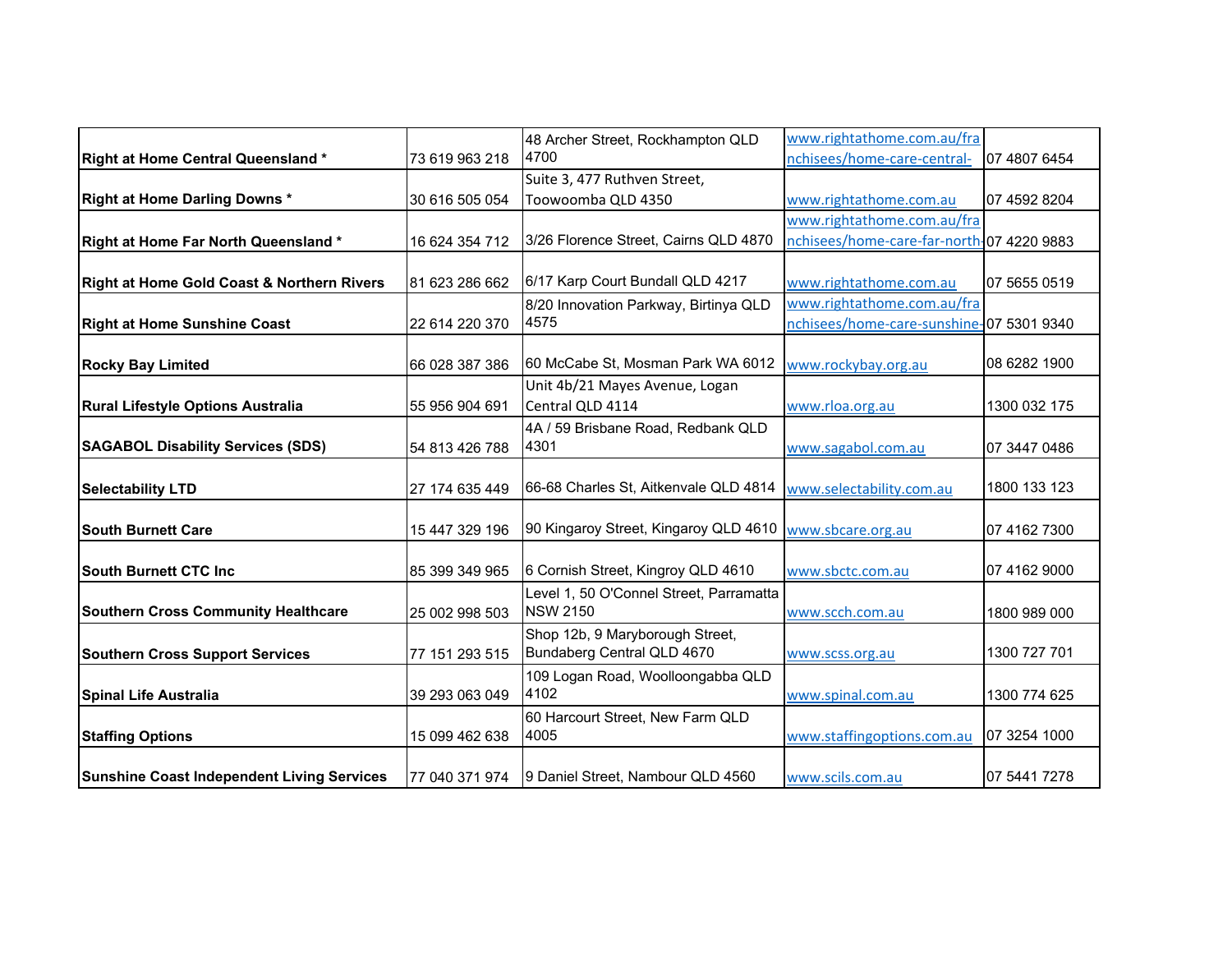|                                       | 75 631 135 125 | Level 1, 262 Montague Road, West<br>End, QLD 4101     |                              | 1800 673 074    |
|---------------------------------------|----------------|-------------------------------------------------------|------------------------------|-----------------|
| <b>Synapse</b>                        |                |                                                       | www.synapse.org.au           |                 |
| <b>Tardiss</b>                        | 35 358 353 913 | 4/40 Thuringowa Drive, Thuringowa<br>Central QLD 4817 | www.tardiss.org.au           | 07 4775 1397    |
|                                       |                | Suite 24, 110 Collins Avenue, Edge Hill               | www.tenyearsyounger.com.a    |                 |
| <b>Ten Years Younger Home Care</b>    | 80 151 326 733 | <b>QLD 4870</b>                                       | u                            | 07 4255 6822    |
|                                       |                | 1-11 Dawson Avenue, Theodore, QLD                     |                              |                 |
| Theodore Council on the Ageing Inc    | 78 318 080 544 | 4719                                                  |                              | 07 4993 1099    |
|                                       |                | 39 Victoria Street, Toowoomba QLD                     |                              |                 |
| <b>Toowoomba Community Care</b>       | 15 447 329 196 | 4350                                                  | www.tccare.org.au            | 07 4639 1915    |
|                                       |                | 28 Bayview Street, Runaway Bay, Qld,                  | www.totalhealthcareaustralia |                 |
| <b>Total Healthcare Australia</b>     | 15 644 981 886 | 4216                                                  | .com.au                      | 1300 069 677    |
|                                       |                |                                                       | www.tribesadventures.com.a   |                 |
| <b>Tribes Adventure Group Pty Ltd</b> | 15 152 876 894 | 37 Connor St, Burleigh Heads 4224                     |                              | 0432 340 487    |
|                                       |                | Level 10, Suite 1004, 12 Marine Parade                | www.unidexhealthcare.com.a   |                 |
| Unidex Healthcare Recruitment         | 22 097 510 926 | Southport, QLD 4215                                   | u                            | 07 5699 0960    |
|                                       |                | 373 Old Cleveland Road, Coorparoo                     |                              |                 |
| Vision Australia*                     | 67 108 391 831 | <b>QLD 4151</b>                                       | www.visionaustralia.org      | 1300 847 466    |
|                                       |                | Unit 1, 12 Brodie Hall Drive, Bentley WA              |                              |                 |
| <b>WA Blue Sky</b>                    | 87 956 703 091 | 6102                                                  | www.wabluesky.com.au         | 08 95720550     |
|                                       |                | 327A Margaret Street, Toowoomba City                  |                              |                 |
| <b>Well Life Services</b>             | 92 832 474 482 | <b>QLD 4350</b>                                       | www.welllifeservices.com.au  | 0404 002 771    |
|                                       |                | 276 Heidelberg Road, Fairfield, Vic                   |                              |                 |
| <b>Wellways Australia</b>             | 93 093 357 165 | 3078                                                  | www.wellways.org             | 1300 111 400    |
|                                       |                |                                                       |                              |                 |
| <b>Wendy's Home Care</b>              | 80 086 986 932 | 323 George Street, Windsor NSW 2756                   | www.wendyshome.com.au        | 02 4587 5999    |
|                                       |                | 23 Downs Street, North Ipswich QLD                    |                              |                 |
| <b>Wesbro Services</b>                | 69 801 697 462 | 4305                                                  | www.wesbro.com.au            | 1300 937 276    |
|                                       |                | 930 Gympie Road, Chermside QLD                        |                              |                 |
| <b>Wesley Mission Queensland</b>      | 28 746 881 862 | 4032                                                  | www.wmg.org.au               | 1300 242 076    |
|                                       |                |                                                       |                              | 07 3357 5474 or |
| <b>Willow House Services</b>          | 68 621 919 766 | 152 Chalk Street Woooowin QLD 4030                    | www.willowhouse.net.au       | 0407 574 243    |